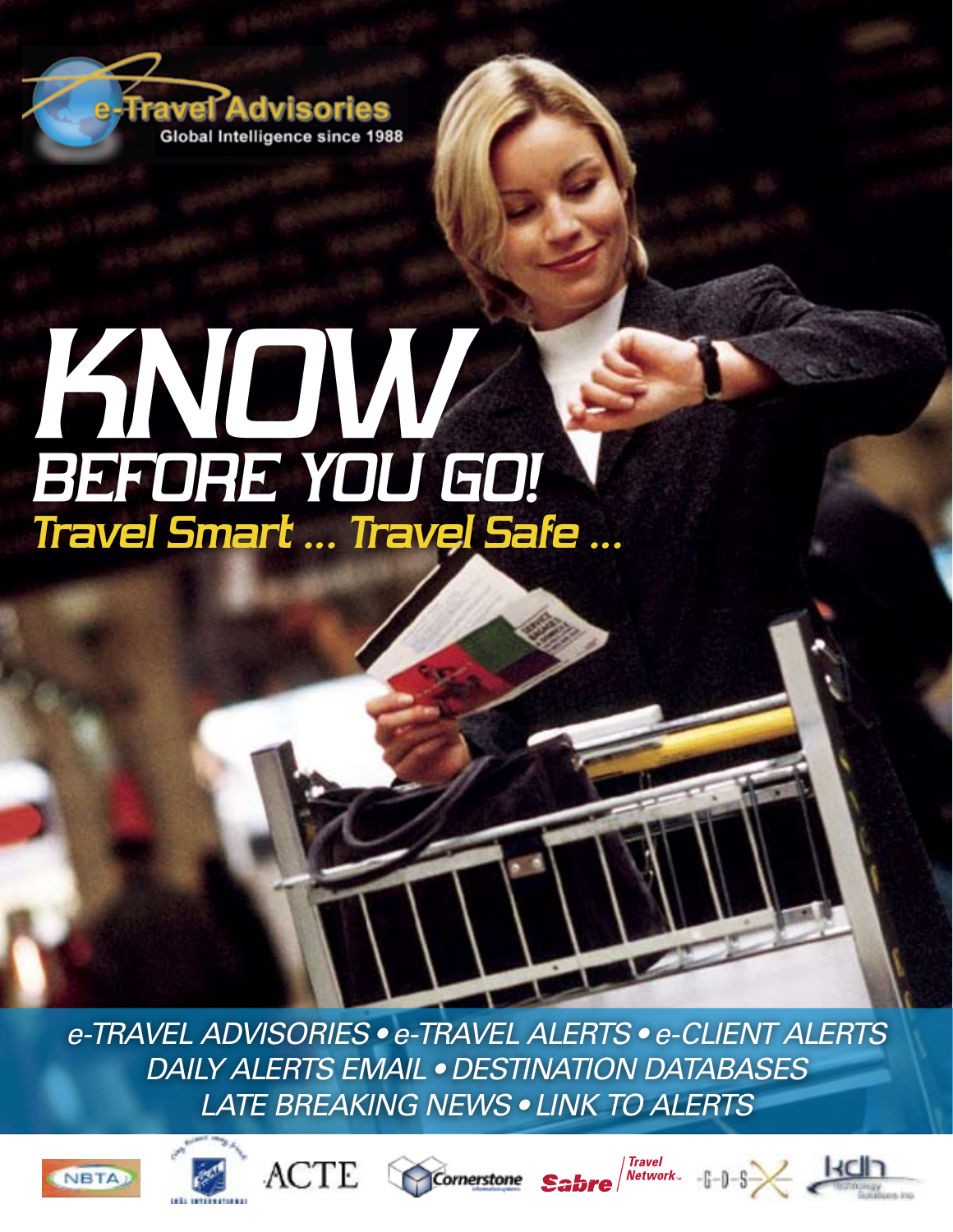## *International Traveler's Advisory and Alerts Service*

**We have been providing International Travel Advisory services to North American travel industry professionals since 1988. Today, more than ever, our travel risk management information is a fundamental aspect of travel providers liability protection as well as addressing corporate Duty of Care Responsibilities. In reviewing our suite of products, you will see how our services contribute to travel professional's success by increasing the value proposition in your service offerings.** 

#### **www.eTravelAdvisories.com**

Our proven products excel in preparing travelers before departure and keeping them informed while they travel, as we constantly monitor and communicate events and situations that could affect traveler itineraries or safety.

*"…have long replaced Timatic as the source for visa/passport information at Vision2000 Travel Group…B.Robertson COO*

## *For Corporate and Leisure Travel Professionals*

### **1. e-Travel Advisories**

- Personalized Advisories for your client or employee
- Includes visa, passport and entry requirements, government and health warnings, etc
- Include current and recent Alerts plus 30 categories of destination information
- Updated Alerts and Advisories can be reviewed before and accessed during travel
- Contribute to liability protection for agents and employers
- Automatic email copy to issuing agent
- Contribute to travel provider's value proposition
- Currently available for US and CDN passport holders
- Available in English and French languages
- May be automatically generated from your FF/QC Reporting service

## **2. e-Travel Alerts**

- Any event affecting travel itineraries and/or traveler safety
- 100s of global information sources monitored
- Key to travel risk management services
- Avoid potential travel interruption before completing itineraries
- B2C lists latest four Alerts entries
- B2B lists all current Alerts in past 5 days and is source for daily email
- $\blacksquare$  Search twelve month history of Alerts by destination
- Shown in English, French and Spanish
- $\Box$  Link to your intranet

## **3. e-Client Alerts**

- Key component in risk management services
- Automatically emailed to travelers with matching Advisories before and during travel with up to 5 cc's
- Alerts your 24/7 traveler support services
- Initiates traveler tracking processes
- Extents liability protection for agencies and employers
- Demonstrates your superior customer services

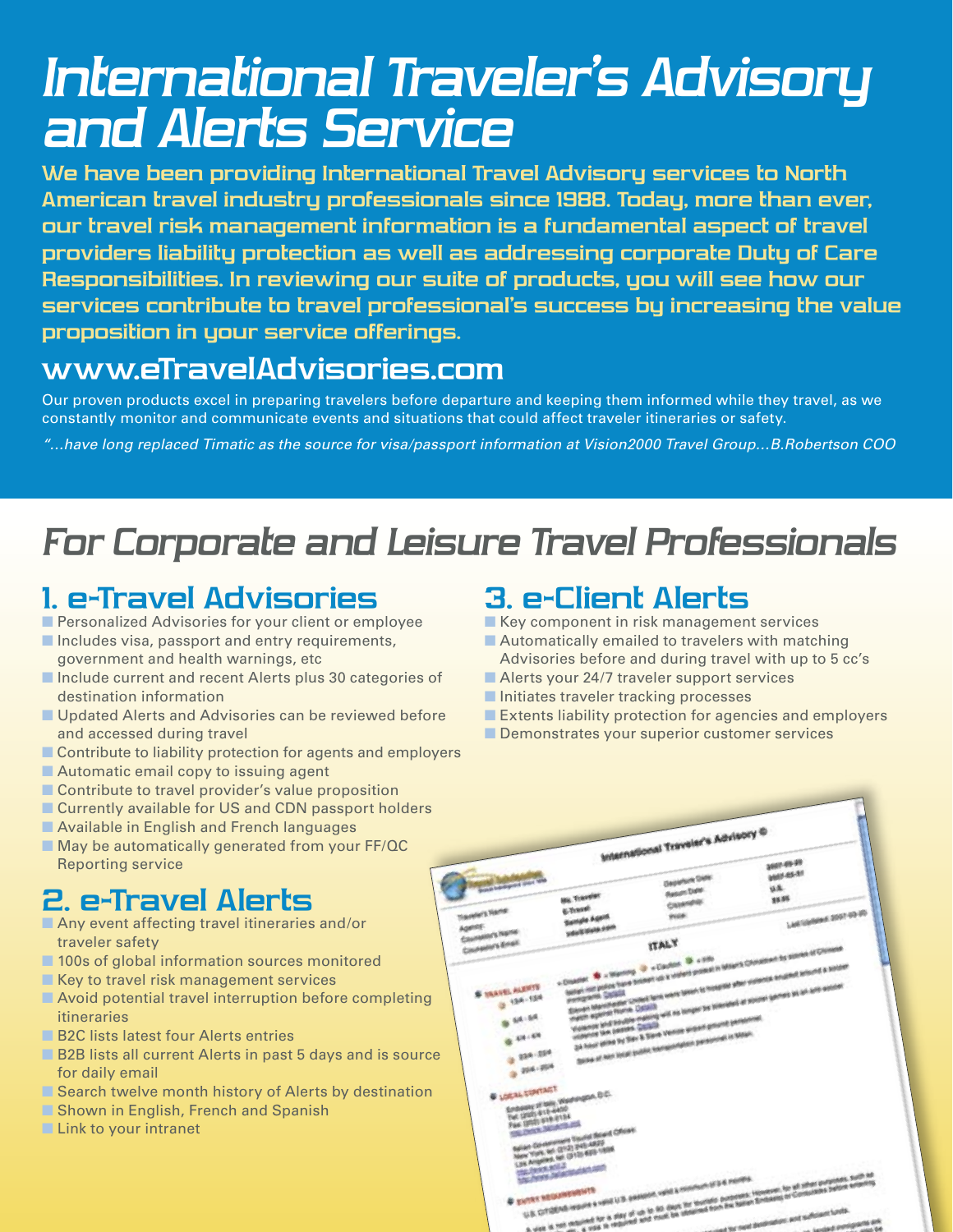## **e-Travel Advisories & Alerts Services**



#### **4. Daily e-Travel Alerts email**

- Available to all users with Login and Password id.
- Avoid potential travel interruption before completing itineraries
- Lists all current Alerts in past 48 hours
- Included in Advisories subscription

## **5. Advisories Databases**

- 260 countries, cities and destinations
- 30 categories of vital know before you go information
- Visa, passport, health, government warnings, etc
- Single source of information for consistency and agent productivity
- Covers travelers from US and Canada regardless of country of origin
- Available in English and French languages
- Custom Advisory content available

#### **6. Late Breaking News Marquee**

- Late Breaking industry news and events affecting itineraries and safety
- Included on all user screens
- $\blacksquare$  Link to your web site available
- $\blacksquare$  Attracts repeat visitors to your web site

### **Our Partners**

For automated Advisories and distribution contact: GDSX www.GDSX.com Cornerstone www.ciswired.com Total Travel Consulting www.TotalTravelConsulting.com TRX www.TRX.com Sabre www.SabreTravelNetwork.com Soft Voyage www.SoftVoyage.com

## **Our Management Team**

Donald J. Churchill *President and CEO, Co-founder*  Nancy Lombardo

*Vice President, North American Operations*

#### **News & Press Releases**

To review our latest news regarding expansion and progress, check out News Releases in About US at www.eTravelAdvisories.com.

## **Industry Associations**

e-Travel Technologies actively participates in the following industry associations: ACTE, NBTA, ACTA, Skal International.